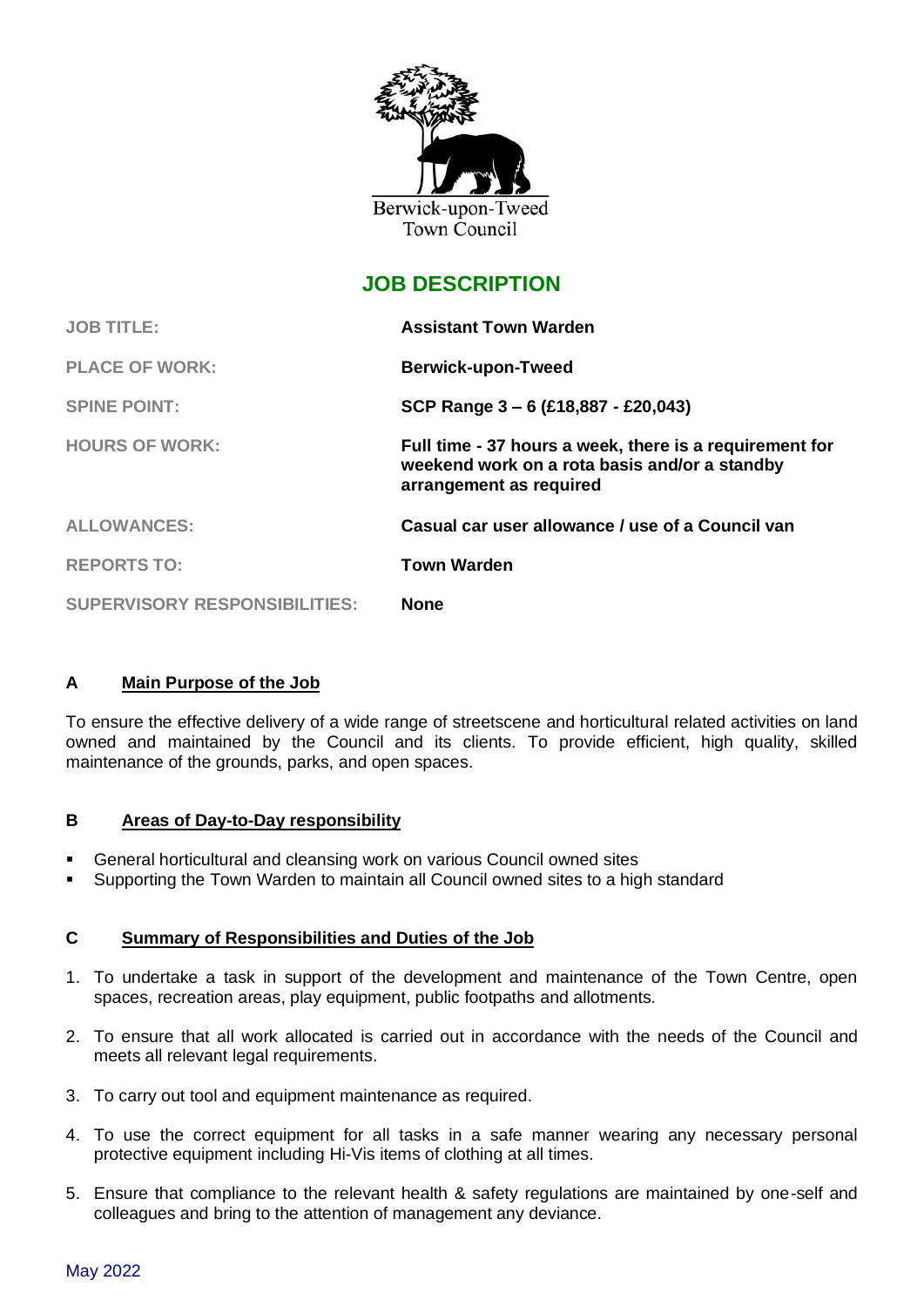- 6. To contribute to any investigation into complaints and enquiries from customers and colleagues in accordance with good service practice.
- 7. To provide cover for the Town Warden when necessary.
- 8. To attend and contribute to staff meetings.
- 9. The duties of the post will include, but are not limited to, the following areas:

Grass Cutting Upkeep of flower beds, borders & trees Tree/flower planting Watering of plants Litter collection/emptying of bins Installation of street furniture Street cleansing Weed spraying Maintenance of open spaces and footpaths

This list is neither exclusive nor exhaustive, as there may be other duties and requirements associated with the post, and as such you may be required to undertake unspecified other duties and/or hours of work as may reasonably be required of you.

## **D Other information**

## **External and Internal Contacts**

Councillors, customers, contractors, suppliers, members of staff and partner agencies. Face to face, telephone, written and electronic communication.

#### **Working Environment**

Mainly outdoor based. The Council operates a Smoke-free policy and the postholder is prohibited from smoking in any of the Council's buildings

All staff must commit to Equal Opportunities and Anti-Discriminatory Practices.

#### **Health and Safety at Work**

Berwick Town Council's Policy, and all relevant Health and Safety at Work Instructions are to be considered as part of this job description.

# **Data Protection Act 2018**

All employees who are involved in the processing or handling of computer data have an obligation to comply with the terms of the Data Protection Act 2018 and the Council's Data Protection Policy.

#### **Council Policies**

The post-holder is expected to familiarise themselves with and adhere to all relevant Council Policies and Procedures.

#### **Performance Management**

You will be given an annual appraisal and six-monthly review that will form the basis of your Personal Development Plan and be linked to the Council's objectives. You will also receive collaborative one to one meeting on a regular basis with your line manager.